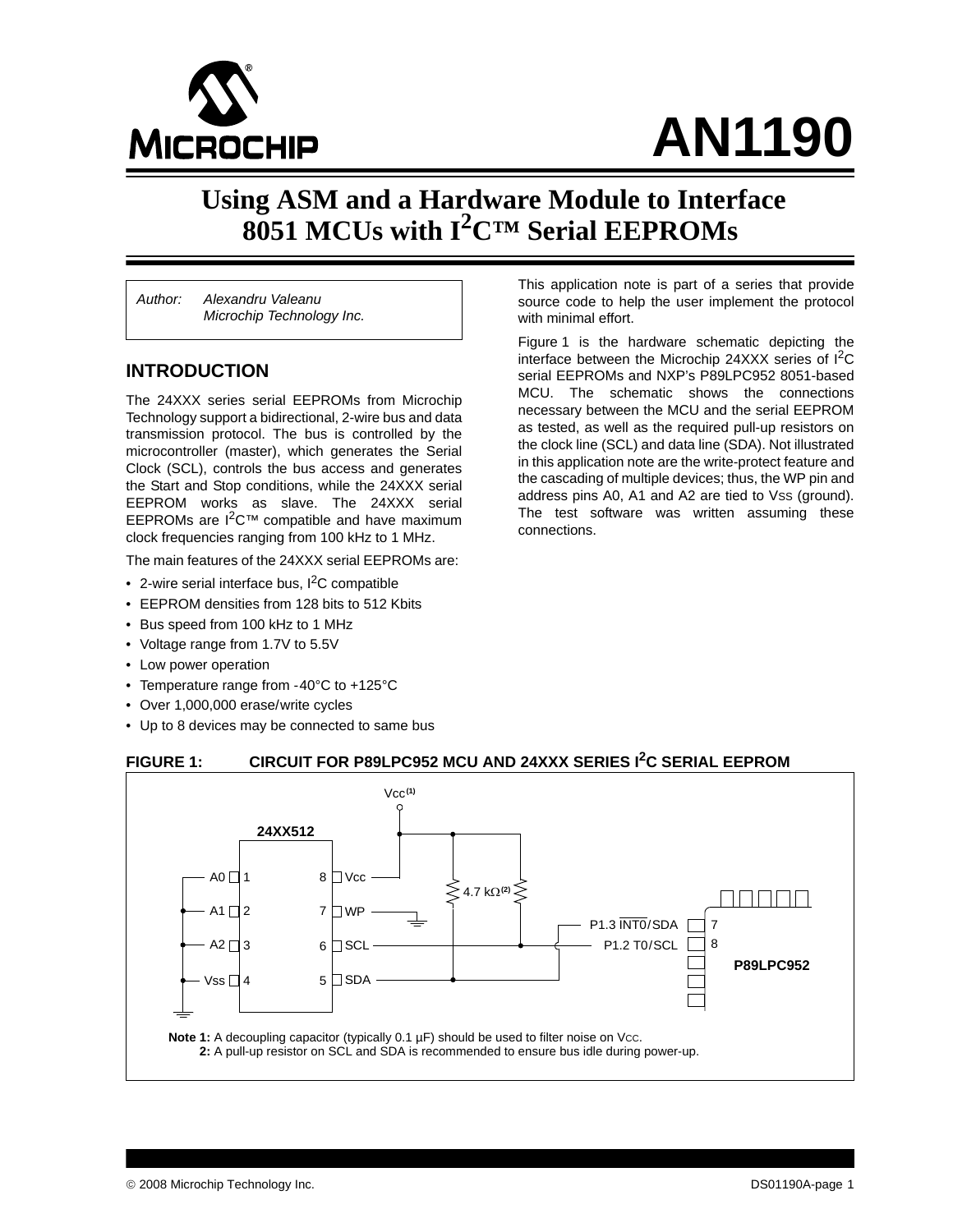# **FIRMWARE DESCRIPTION**

#### **Main Function**

The purpose of the firmware is to show how to generate specific  $1^2C$  bus transactions using the bidirectional SDA pin on the microcontroller. The focus is to provide the designer with a strong understanding of communication with the 24XXX series serial EEPROMs, thus allowing for more complex programs to be written in the future. The firmware was written in assembler for NXP's P89LPC952 MCU using the Keil™ µVision3<sup>®</sup> IDE and was developed on the Keil MCB950 evaluation board.

The main code demonstrates two different methods of accessing the  $I^2C$  serial EEPROM: byte access and page access. The byte method accesses single bytes, where every data byte is preceded by three bytes of address: device address, MSB address, and LSB address. In the page access method, the MCU sends the address of the first byte, and the  $I^2C$  serial EEPROM internally increments the address pointer for the next data byte.

The code was tested using the 24XX512 serial EEPROM. The EEPROM features 64K x 8 (512 Kbit) of memory and a page write capability of up to 128 bytes of data. Oscilloscope screen shots are shown in this application note. All timings are based on the internal RC oscillator of the MCU (7.373 MHz). If a faster clock is used, the code must be modified to generate the correct delays.

The bus speed in these examples is  $\sim$  75 kHz.

# **I 2C Functions**

When an MCU accesses an I<sup>2</sup>C serial EEPROM, it is always the master on the  $I^2C$  bus and the  $I^2C$  serial EEPROM is the slave. The MCU controls all operations on the bus. Each operation is started by the MCU through a Start condition, followed by a control byte. The control byte consists of the control code (first 4 bits), the device address (next 3 bits), and the read/ write  $(R/\overline{W})$  bit. The control code is always the same for the serial EEPROM being accessed, while the device address can range from '000' to '111', allowing up to eight different devices on the same bus. The  $R/\overline{W}$  bit tells the serial EEPROM which operation to perform.

To access an  $I^2C$  serial EEPROM at the start, the MCU writes the device address and the byte address to the I<sup>2</sup>C serial EEPROM; thus, each access cycle starts with a Write condition. For read operations, after the above sequence, the MCU switches from Transmitter mode to Receiver mode and the serial EEPROM from Receiver to Transmitter mode through a Restart condition.

#### BYTE WRITE OPERATION

[Figure 2](#page-1-0) depicts the necessary components that comprise the byte write operation. Each MCU's action is acknowledged (ACK) by the  $I^2C$  serial EEPROM on the 9th bit of the clock by pulling down the SDA data line; consequently, every byte transfer lasts for 9 clock transitions.

<span id="page-1-0"></span>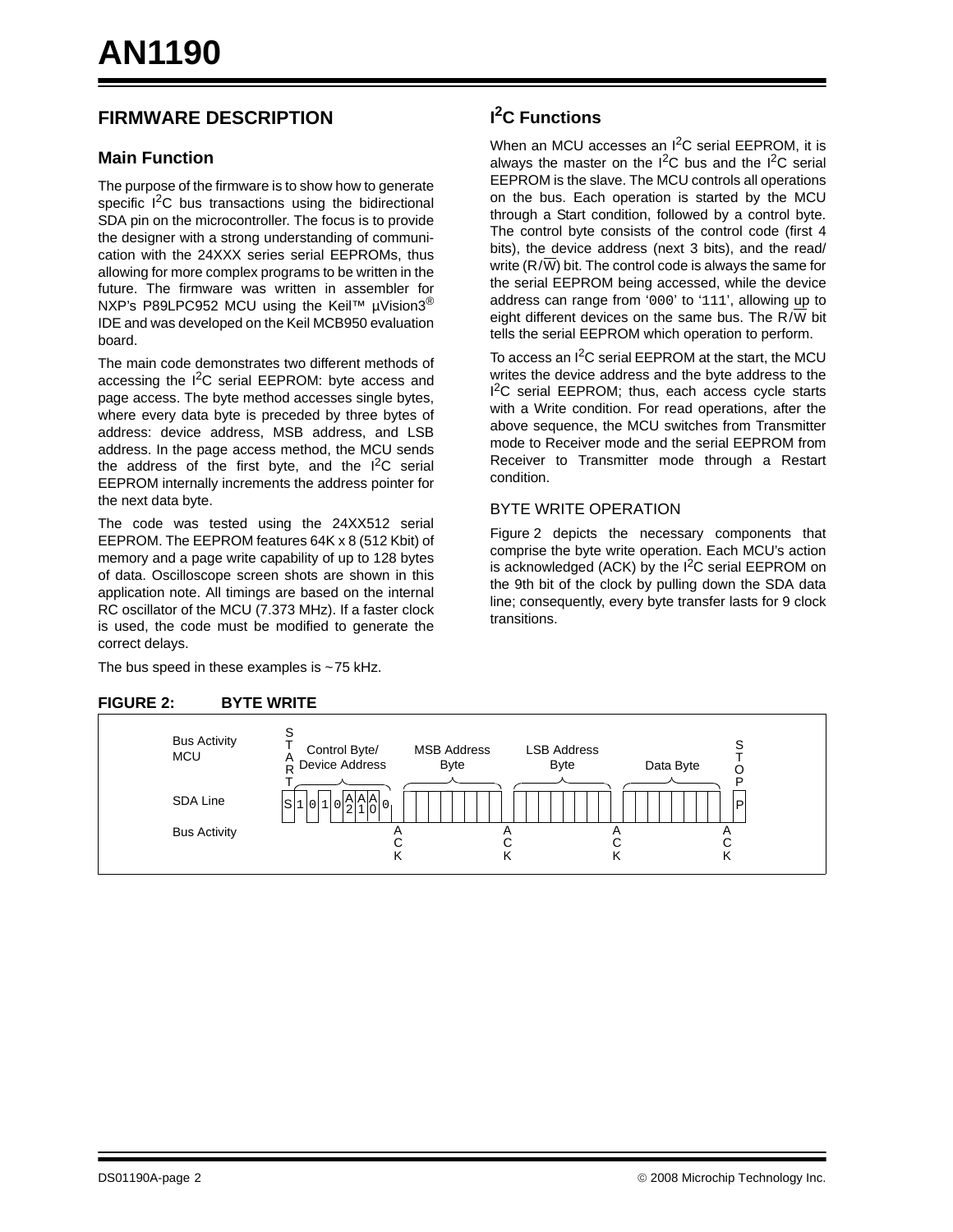#### BYTE READ OPERATION

[Figure 3](#page-2-0) depicts the necessary components that comprise the byte read operation. The second Start condition instructs the  $I^2C$  serial EEPROM to place data on the  $I^2C$  bus.

The SDA line must remain stable while the SCL clock line is high. Any change of the SDA line while the SCL line is high is interpreted by the  $I^2C$  serial EEPROM as a Start or Stop condition.

#### <span id="page-2-0"></span>**FIGURE 3: BYTE READ**



#### PAGE WRITE OPERATION

[Figure 4](#page-2-1) depicts the necessary components that comprise the page write operation. The only difference between the page write operation and the byte write operation [\(Figure 2\)](#page-1-0) is that the MCU, instead of sending 1 byte, sends 'n' bytes of data, up to the maximum page size of the I<sup>2</sup>C serial EEPROM.

#### <span id="page-2-1"></span>**FIGURE 4: PAGE WRITE**



#### SEQUENTIAL READ OPERATION

[Figure 5](#page-2-2) depicts the necessary components that comprise the sequential read operation. The last read byte is not acknowledged (NACK) by the MCU. This terminates the sequential read operation.

#### <span id="page-2-2"></span>**FIGURE 5: SEQUENTIAL READ**

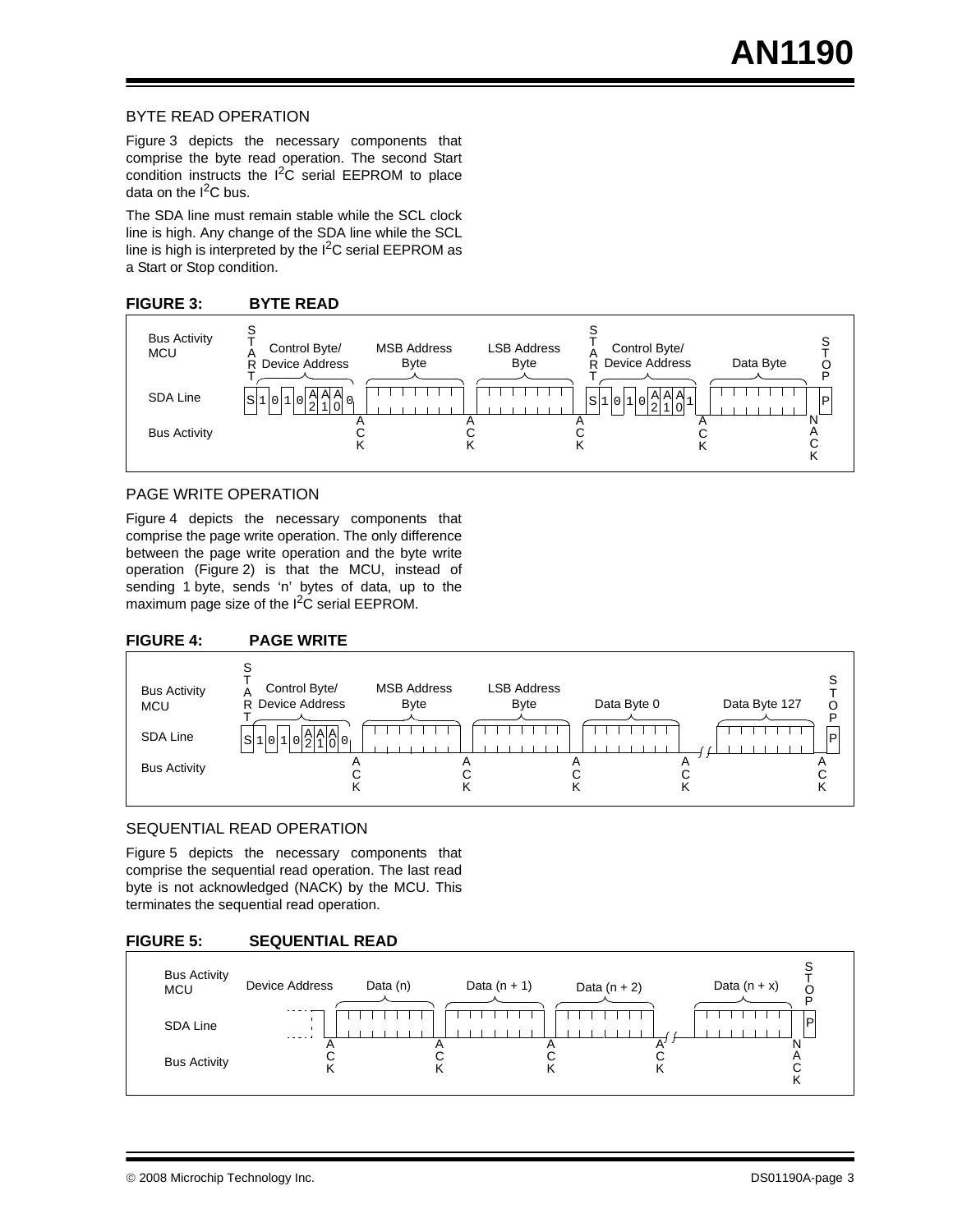# **INITIALIZATION**

Initialization consists of initializing the hardware peripheral within the MCU. It performs the following actions:

- I2EN = 1; //enable  $I^2C$  part
- CRSEL = 0; //select internal baud generator
- $STA = STO = SI = AA = 0; // clear Start,$ Stop, serial flag, ACK bit
- Sets the bus speed at  $\sim$ 75 kHz:  $12$ SCLL =  $I2SCLH = 25$

The bit frequency  $(f_{\text{bit}})$  will be:

#### **EQUATION 1: BIT RATE**

$$
f_{bit} = \frac{fPCLK}{2 \times [I2SCLH + I2SCLL]}
$$

# <span id="page-3-1"></span>**START DATA TRANSFER**

The MCU generates a Start condition on the  $I^2C$  bus to initiate data transfer.

[Figure 6](#page-3-0) shows a typical scope plot from the beginning of a write operation. Any memory access begins with a Start condition. This is followed by the  $I<sup>2</sup>C$  serial EEPROM (slave) address (A0h). Because the  $R/\overline{W}$  bit is set to '0', the next operation of the bus is a write.

<span id="page-3-0"></span>

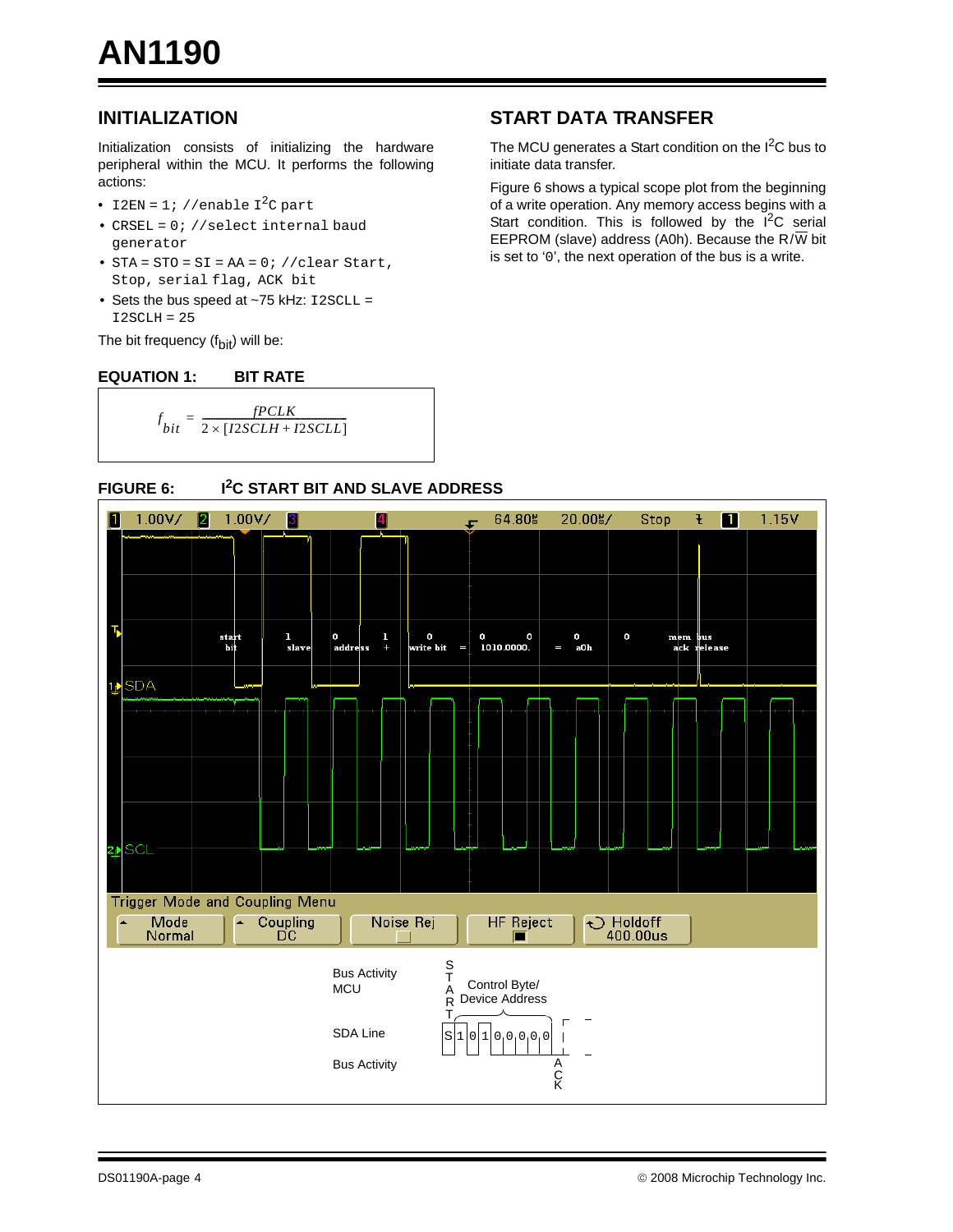# <span id="page-4-1"></span>**STOP DATA TRANSFER**

The MCU generates a Stop condition on the  $I<sup>2</sup>C$  bus to stop data transfer.

[Figure 7](#page-4-0) shows a typical scope plot of a byte write operation followed by a Stop condition. Every operation on the I<sup>2</sup>C bus ends with a Stop condition.

<span id="page-4-0"></span>

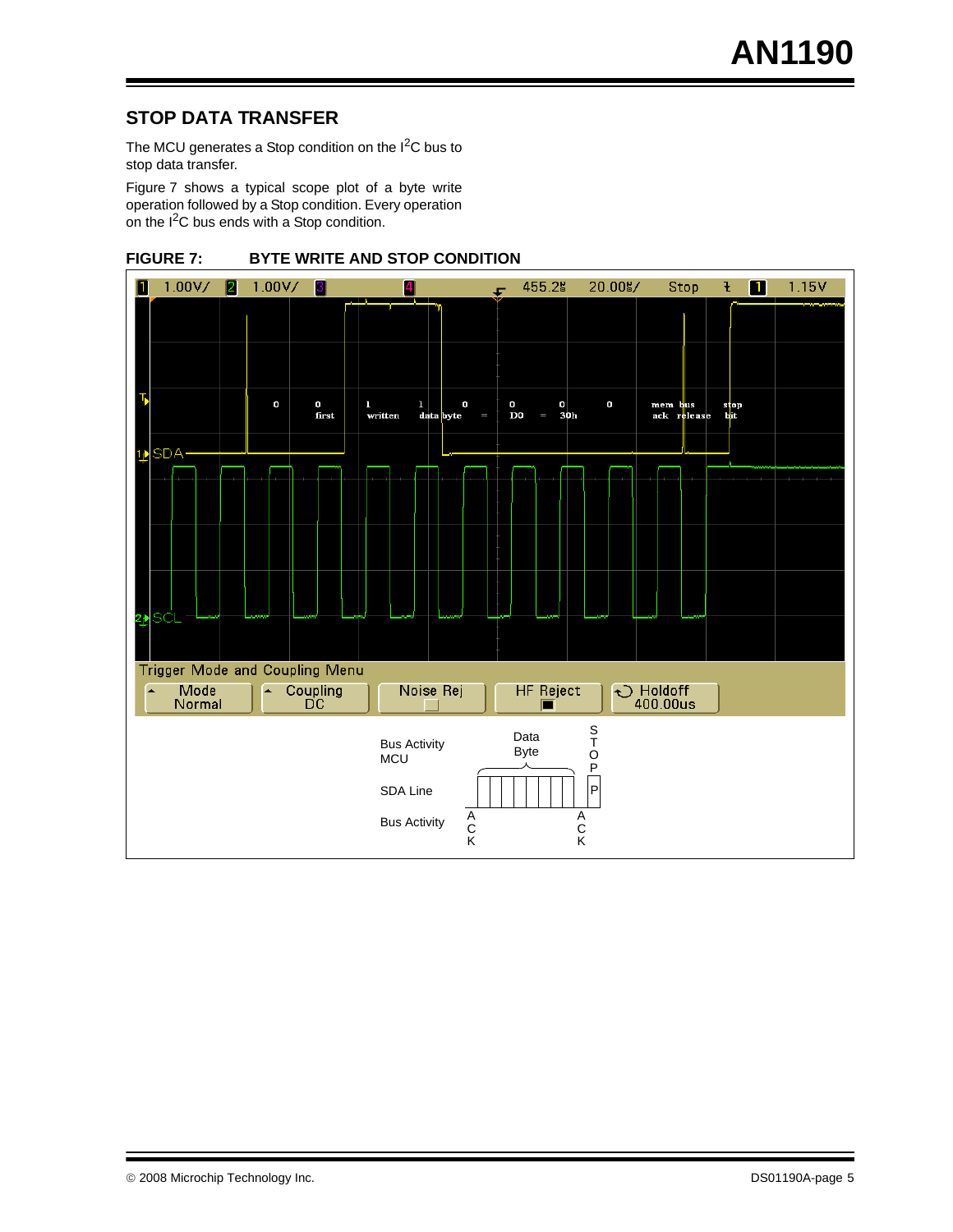# **REPEATED START**

The Repeated Start condition switches the MCU from Transmitter to Receiver mode and the serial EEPROM from Receiver to Transmitter. The bit is followed by the write of the  $1^2C$  device address and R/W bit sequence.

The sequence is presented in [Figure 8](#page-5-0).

# **WRITE I2C SERIAL EEPROM ADDRESS AND READ CONDITION**

Following the Repeated Start condition, the MCU writes the  $I<sup>2</sup>C$  serial EEPROM address (slave address) with the  $R/\overline{W}$  bit set correctly.

For read sequences, the I<sup>2</sup>C serial EEPROM address is A1h because the R/ $\overline{W}$  bit is '1', indicating that the MCU waits to read bytes from the I<sup>2</sup>C serial EEPROM.

The sequence is presented in [Figure 8](#page-5-0).



# <span id="page-5-0"></span>**FIGURE 8: REPEATED START AND I2C SERIAL EEPROM (SLAVE) ADDRESS**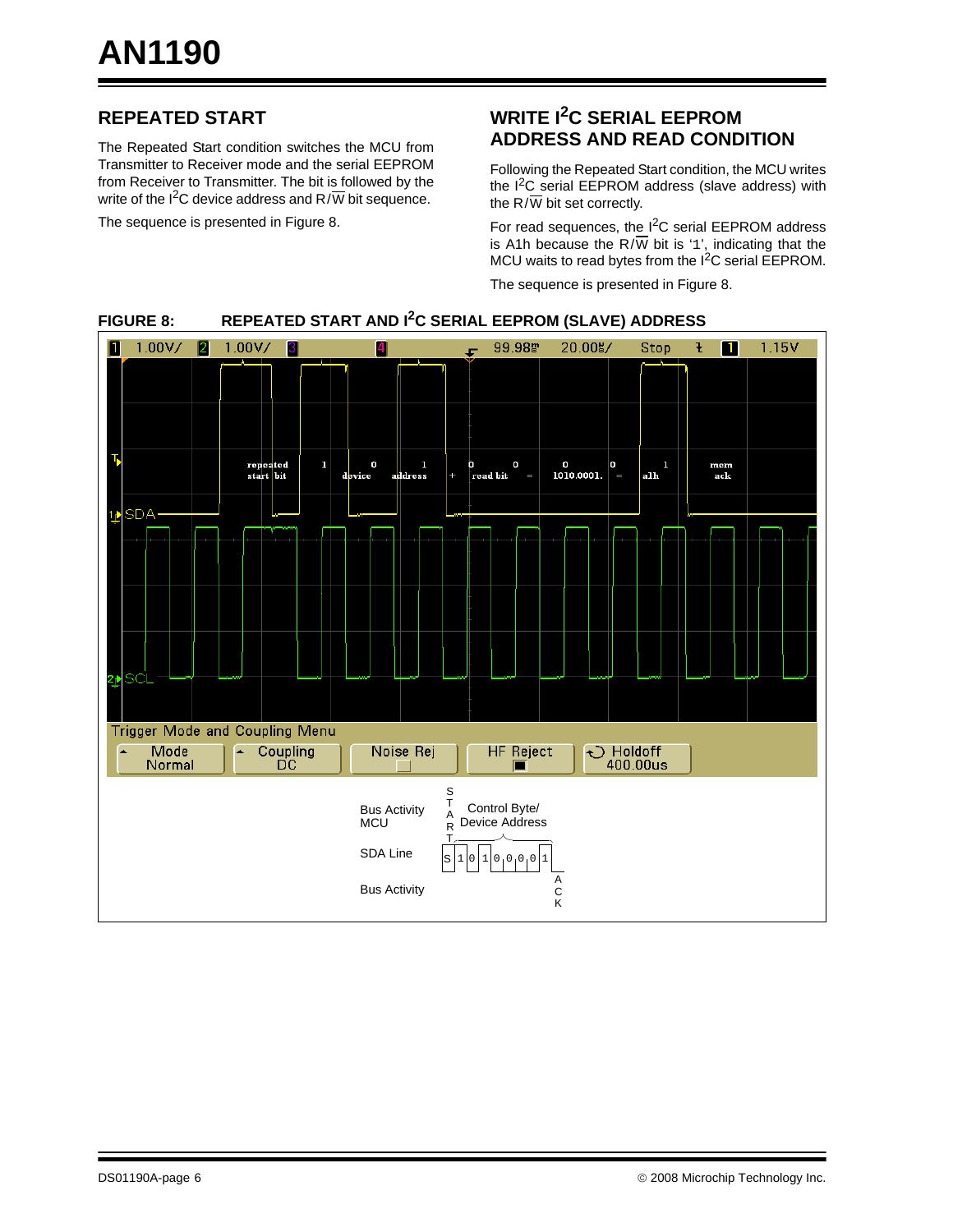# <span id="page-6-1"></span>**WRITE DEVICE ADDRESS AND ADDRESS BYTES**

After the Start condition, the MCU writes three bytes, consisting of the device address and the MSB and LSB addresses. Because the device address is followed by the write of the two address bytes, the device address has the  $R/\overline{W}$  bit set to '0'.

The scope plot in [Figure 9](#page-6-0) depicts the MSB address byte (00h), the LSB address byte (20h), followed by the first written byte (through the byte access method) of the string (30h). Because the byte access method accesses single bytes, the data byte is followed by a Stop bit.

The short spikes observed in the scope plot represent a short period of time during which both the MCU and the I<sup>2</sup>C serial EEPROM release the data bus.



#### <span id="page-6-0"></span>**FIGURE 9: WRITE MSB AND LSB ADDRESS BYTES**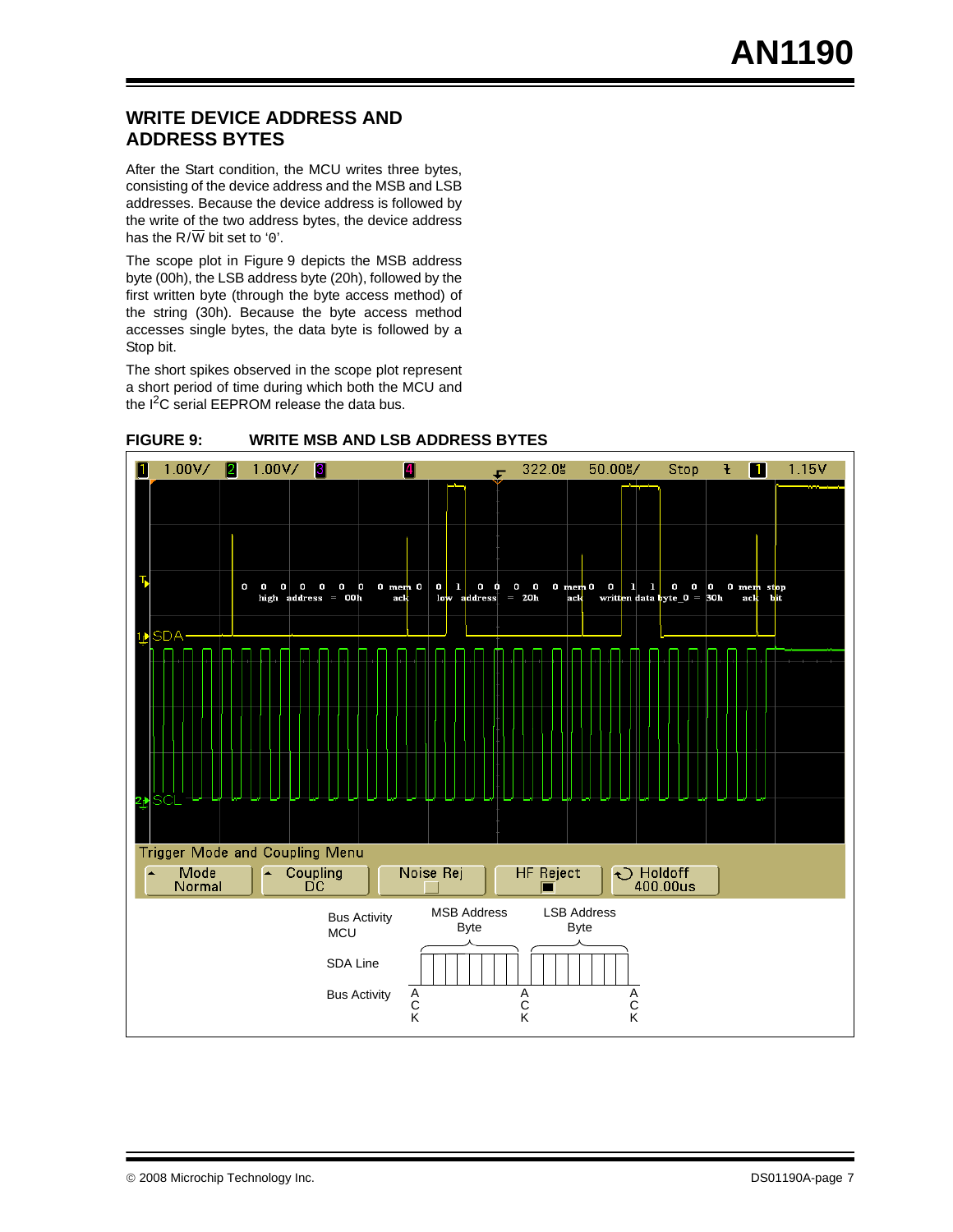# **WRITE 8 BITS OF DATA**

The write data function is used in both byte write and page write operations. The structure of the byte write operation is shown in [Figure 2](#page-1-0). The structure of the page write operation is shown in [Figure 4](#page-2-1). The only difference between the two operations is that in the page write operation the MCU sends 'n' bytes of data instead of only one.

As a rule, the function shifts from a parallel format to the serial  $1<sup>2</sup>C$  format. The bus speed is in accordance with the initialization routine and is  $\sim$  75 kHz.

The MCU sets the data line on the falling edge of the clock, and the  $I^2C$  serial EEPROM latches this in on the rising edge of the clock.

In [Figure 6](#page-3-0) a spike labeled "bus release" can be seen between the 9th clock pulse and the next clock pulse. The spike is the sign that both devices – the MCU and the  $I^2C$  serial EEPROM – released the open-drain SDA line in order to be able to continue the communication.

# **READ 8 BITS OF DATA**

The read data function is used in both byte read and sequential read operations. The structure of the byte read operation is shown in [Figure 3](#page-2-0). The structure of the sequential read operation is shown in [Figure 5.](#page-2-2)

In the byte read operation, the 8-bit read data is situated at the end of the command and is not acknowledged by the MCU through a NACK on the 9th clock pulse of the read data byte, which is shown in [Figure 10.](#page-7-0)

In the case of a sequential read operation, the last read byte will be not acknowledged and the other <n-1> read bytes will be acknowledged by the MCU.



<span id="page-7-0"></span>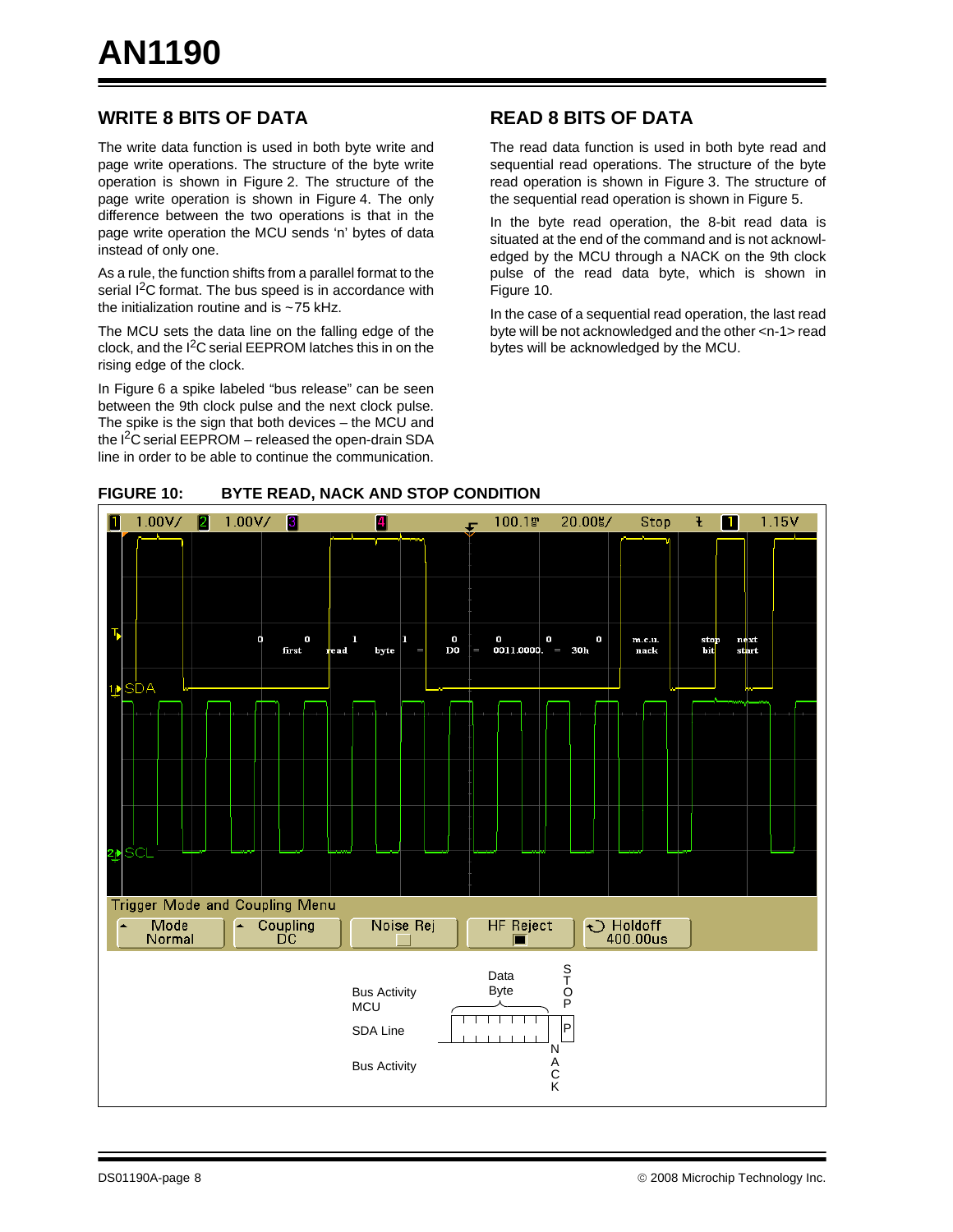# **WRITE DATA BYTE**

The structure of this byte write operation is shown in [Figure 2.](#page-1-0) Basically the function consists of a sequence of function calls. The start data transfer sequence is described in detail in the section entitled **["Start Data](#page-3-1) [Transfer"](#page-3-1)** and in [Figure 6](#page-3-0). The stop data transfer sequence is described in detail in the section entitled **["Stop Data Transfer"](#page-4-1)** and in [Figure 7.](#page-4-0) The write MSB and LSB address byte sequence is described in the section entitled **["Write Device Address and Address](#page-6-1) [Bytes"](#page-6-1)** and in [Figure 9](#page-6-0).

# **READ DATA BYTE**

The read data byte function reads a data byte from the <sup>2</sup>C serial EEPROM. The structure of the operation is shown in [Figure 3.](#page-2-0)

After the first Start condition, the MCU sends the device address, the MSB address byte, then the LSB address byte to the  $I^2C$  serial EEPROM.

Once the entire memory address has been sent to the serial EEPROM, a new Start condition is generated to switch the MCU from Transmitter to Receiver mode and the serial EEPROM from Receiver to Transmitter mode. Before the read, the MCU must send a new device address for a read.

The MCU must generate the necessary NACK or ACK conditions to terminate or continue the bus operation.

# **WRITE A STRING (PAGE WRITE)**

In this application note, the length of the string is 16 bytes and the physical page size for the 24XX512 is 128 bytes. The length of the written string must be shorter than the physical page size. If the page write operation overwrites the physical page boundary, the internal address counter rolls over and overwrites the first bytes of the current page.

The structure of the page write operation is shown in [Figure 4.](#page-2-1)

The sequence must send the address of the first byte to be written. The address is automatically incremented at every byte write by the internal logic of the  $1^2C$  serial EEPROM. Each received byte is acknowledged by the EEPROM.

The scope plot in [Figure 11](#page-9-0) depicts the write of the first three consecutive bytes.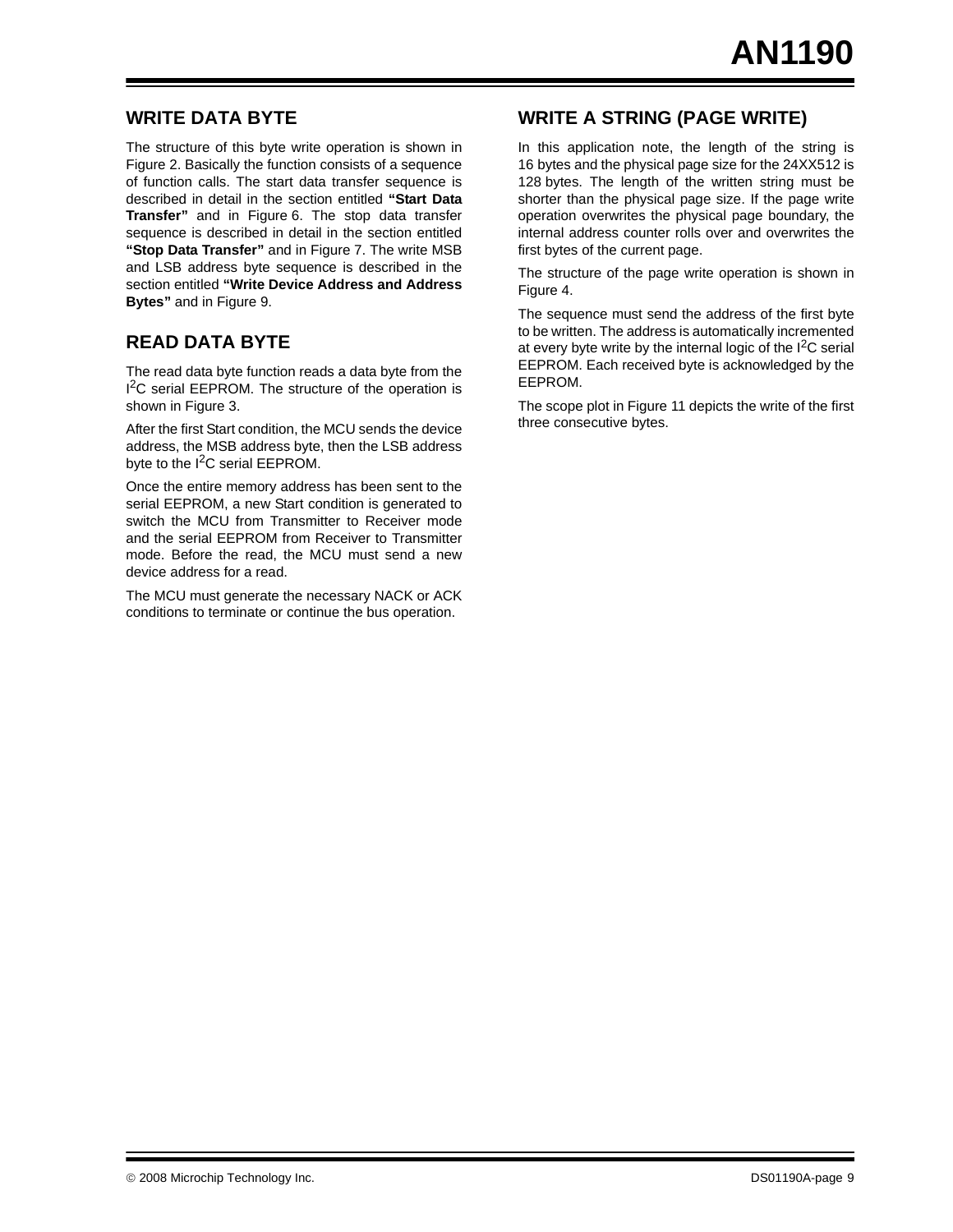# **AN1190**

<span id="page-9-0"></span>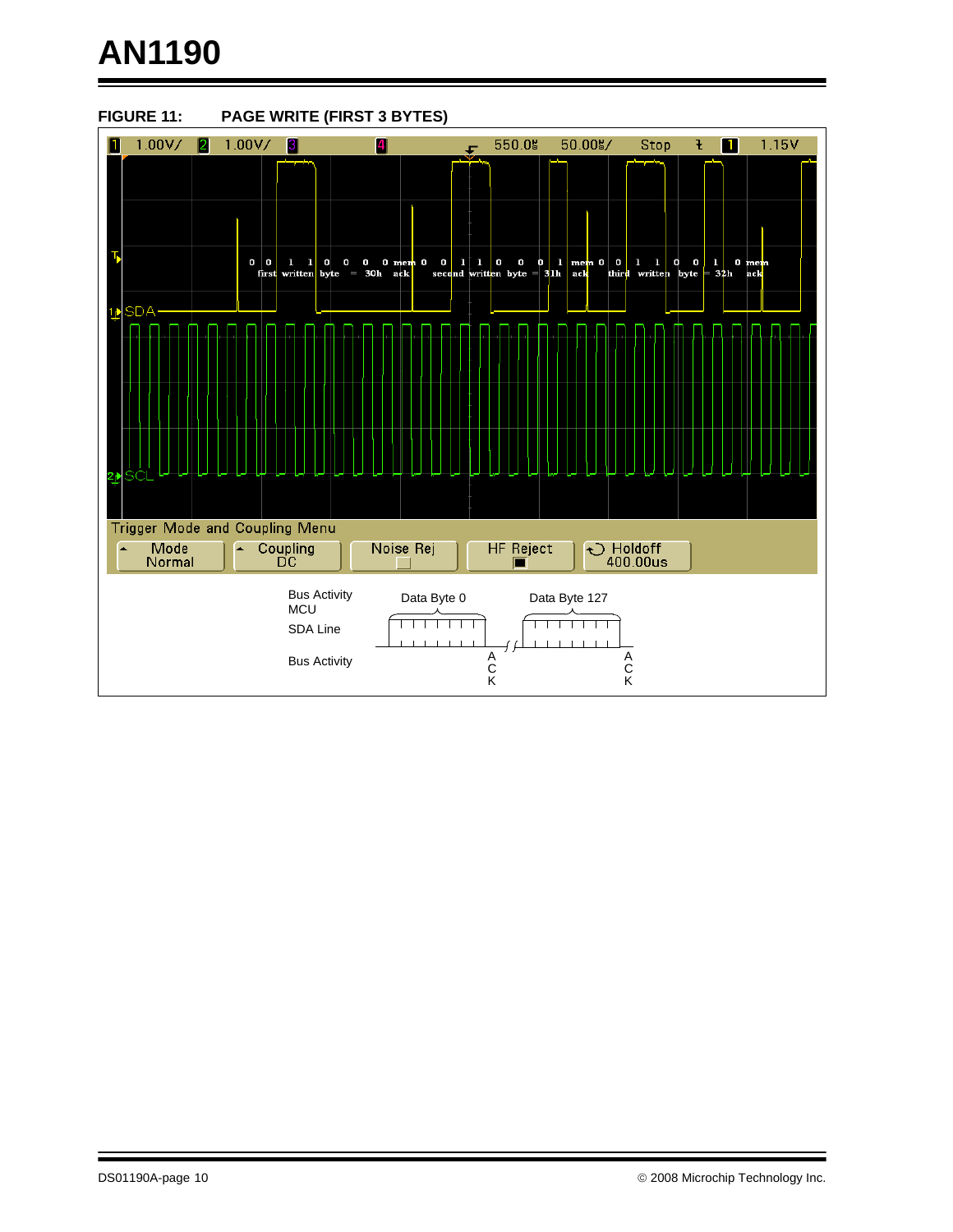# **READ A STRING (SEQUENTIAL READ)**

In contrast to the page write operation described in the previous paragraph, there is no maximum length for a sequential read. After 64 Kbytes have been read, the internal address counter rolls over to the beginning of the array.

To indicate the end of the read, the MCU sends a NACK before the Stop condition. All other previously read bytes are acknowledged by the MCU.

The structure of the sequential read operation is shown in [Figure 5.](#page-2-2) [Figure 12](#page-10-0) shows a typical scope plot depicting this operation.



<span id="page-10-0"></span>**FIGURE 12: SEQUENTIAL READ (FIRST BYTES)**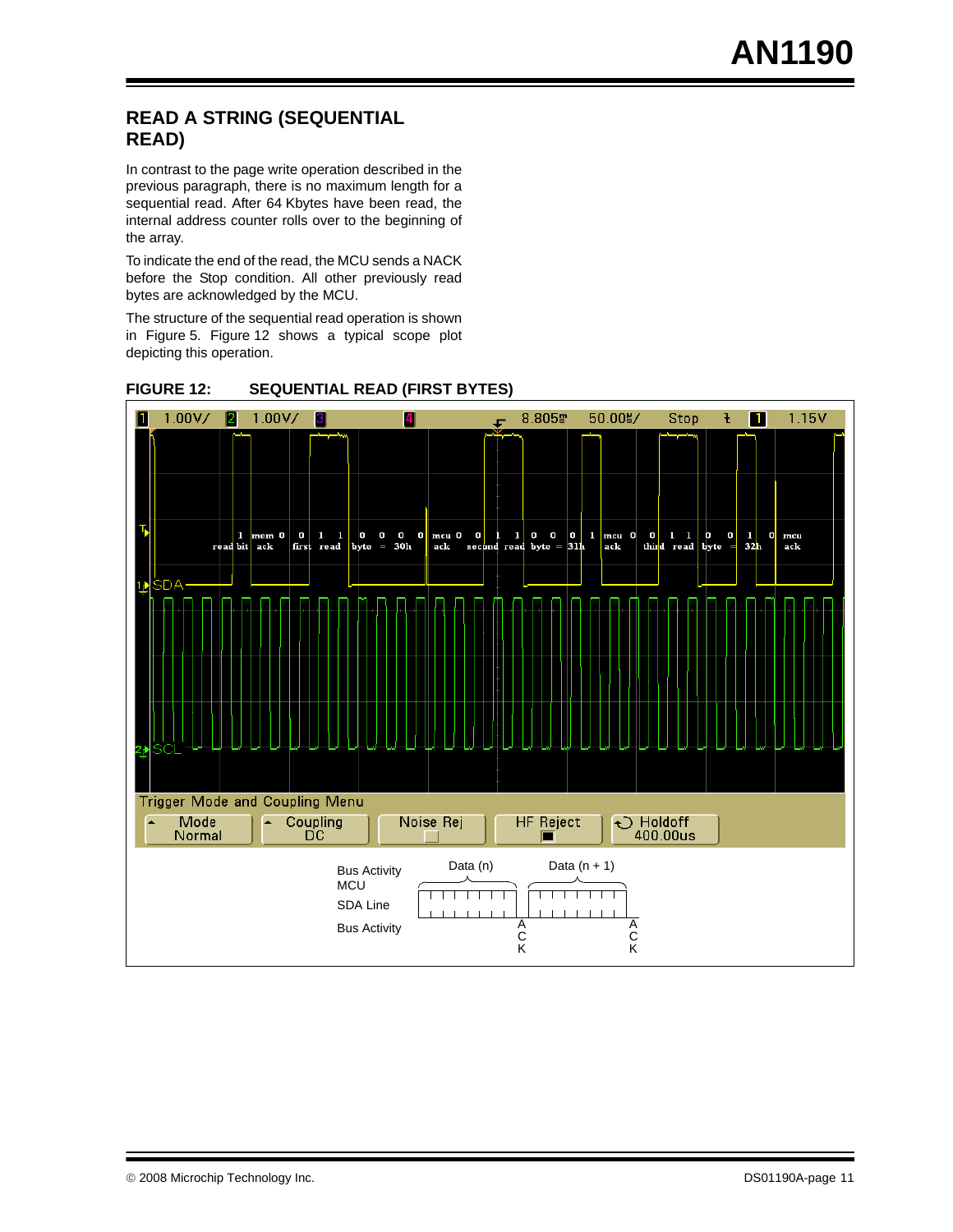# **BYTE WRITE VERSUS PAGE WRITE**

At first glance, the page write method appears superior to the byte write method: it's simpler and faster. However, a careful analysis shows that the byte write method has a major advantage over page write owing to the roll-over phenomenon (see Note).

**Note:** Page write operations are limited to writing bytes within a single physical page, regardless of the number of bytes actually being written. Physical page boundaries start at addresses that are integer multiples of the page buffer size (or page size), and they end at addresses that are integer multiples of [page size-1]. If a Page Write command attempts to write across a physical page boundary, the result is that the data wraps around to the beginning of the current page (overwriting data previously stored there) instead of being written to the next page as might be expected. It is therefore necessary for the application software to prevent page write operations that would attempt to cross a page boundary.

As a consequence of the roll-over phenomenon, applications that write long strings to the  $I^2C$  serial EEPROM risk overlapping the page boundary in the middle of a string. In such instances, the firmware should use byte write to avoid this condition. The disadvantage of doing this is the slower speed involved in writing the entire string: every byte write cycle time is approximately 5 ms.

The following summarizes the differences between the byte write and page write methods.

#### **Byte Write**

- Is slower It needs a 5 ms write cycle time for each byte.
- Is more general It may write a string of any length.

#### **Page Write**

- Is faster It needs only one write cycle time for the whole page.
- Care must be taken to observe page boundaries during page writes.

# **CONCLUSION**

This application note offers designers a set of firmware routines to access  $I^2C$  serial EEPROMs using a hardware peripheral. The code demonstrates byte and page operations. All routines were written in ASM for an 8051-based MCU.

The code was developed on the Keil MCB950 evaluation board using the schematic shown in [Figure 1.](#page-0-0) It was tested using the NXP P89LPC952 MCU and debugged using the Keil µVision3 IDE.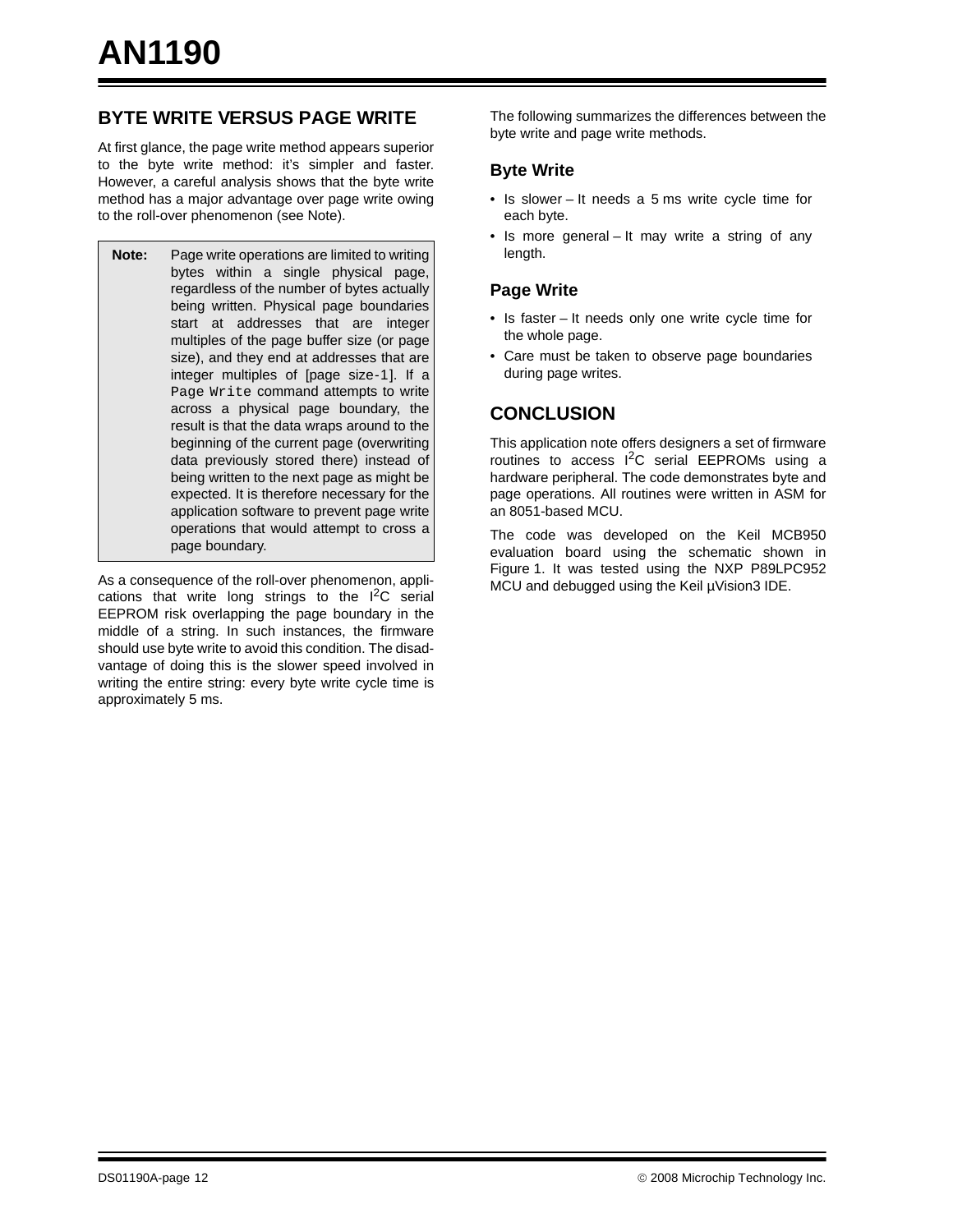#### **Note the following details of the code protection feature on Microchip devices:**

- Microchip products meet the specification contained in their particular Microchip Data Sheet.
- Microchip believes that its family of products is one of the most secure families of its kind on the market today, when used in the intended manner and under normal conditions.
- There are dishonest and possibly illegal methods used to breach the code protection feature. All of these methods, to our knowledge, require using the Microchip products in a manner outside the operating specifications contained in Microchip's Data Sheets. Most likely, the person doing so is engaged in theft of intellectual property.
- Microchip is willing to work with the customer who is concerned about the integrity of their code.
- Neither Microchip nor any other semiconductor manufacturer can guarantee the security of their code. Code protection does not mean that we are guaranteeing the product as "unbreakable."

Code protection is constantly evolving. We at Microchip are committed to continuously improving the code protection features of our products. Attempts to break Microchip's code protection feature may be a violation of the Digital Millennium Copyright Act. If such acts allow unauthorized access to your software or other copyrighted work, you may have a right to sue for relief under that Act.

Information contained in this publication regarding device applications and the like is provided only for your convenience and may be superseded by updates. It is your responsibility to ensure that your application meets with your specifications. MICROCHIP MAKES NO REPRESENTATIONS OR WARRANTIES OF ANY KIND WHETHER EXPRESS OR IMPLIED, WRITTEN OR ORAL, STATUTORY OR OTHERWISE, RELATED TO THE INFORMATION, INCLUDING BUT NOT LIMITED TO ITS CONDITION, QUALITY, PERFORMANCE, MERCHANTABILITY OR FITNESS FOR PURPOSE**.** Microchip disclaims all liability arising from this information and its use. Use of Microchip devices in life support and/or safety applications is entirely at the buyer's risk, and the buyer agrees to defend, indemnify and hold harmless Microchip from any and all damages, claims, suits, or expenses resulting from such use. No licenses are conveyed, implicitly or otherwise, under any Microchip intellectual property rights.

#### **Trademarks**

The Microchip name and logo, the Microchip logo, Accuron, dsPIC, KEELOQ, KEELOQ logo, MPLAB, PIC, PICmicro, PICSTART, PRO MATE, rfPIC and SmartShunt are registered trademarks of Microchip Technology Incorporated in the U.S.A. and other countries.

FilterLab, Linear Active Thermistor, MXDEV, MXLAB, SEEVAL, SmartSensor and The Embedded Control Solutions Company are registered trademarks of Microchip Technology Incorporated in the U.S.A.

Analog-for-the-Digital Age, Application Maestro, CodeGuard, dsPICDEM, dsPICDEM.net, dsPICworks, dsSPEAK, ECAN, ECONOMONITOR, FanSense, In-Circuit Serial Programming, ICSP, ICEPIC, Mindi, MiWi, MPASM, MPLAB Certified logo, MPLIB, MPLINK, mTouch, PICkit, PICDEM, PICDEM.net, PICtail, PIC<sup>32</sup> logo, PowerCal, PowerInfo, PowerMate, PowerTool, REAL ICE, rfLAB, Select Mode, Total Endurance, UNI/O, WiperLock and ZENA are trademarks of Microchip Technology Incorporated in the U.S.A. and other countries.

SQTP is a service mark of Microchip Technology Incorporated in the U.S.A.

All other trademarks mentioned herein are property of their respective companies.

© 2008, Microchip Technology Incorporated, Printed in the U.S.A., All Rights Reserved.



# **OUALITY MANAGEMENT SYSTEM CERTIFIED BY DNV**  $=$  ISO/TS 16949:2002  $=$

*Microchip received ISO/TS-16949:2002 certification for its worldwide headquarters, design and wafer fabrication facilities in Chandler and Tempe, Arizona; Gresham, Oregon and design centers in California and India. The Company's quality system processes and procedures are for its PIC® MCUs and dsPIC® DSCs, KEELOQ® code hopping devices, Serial EEPROMs, microperipherals, nonvolatile memory and analog products. In addition, Microchip's quality system for the design and manufacture of development systems is ISO 9001:2000 certified.*